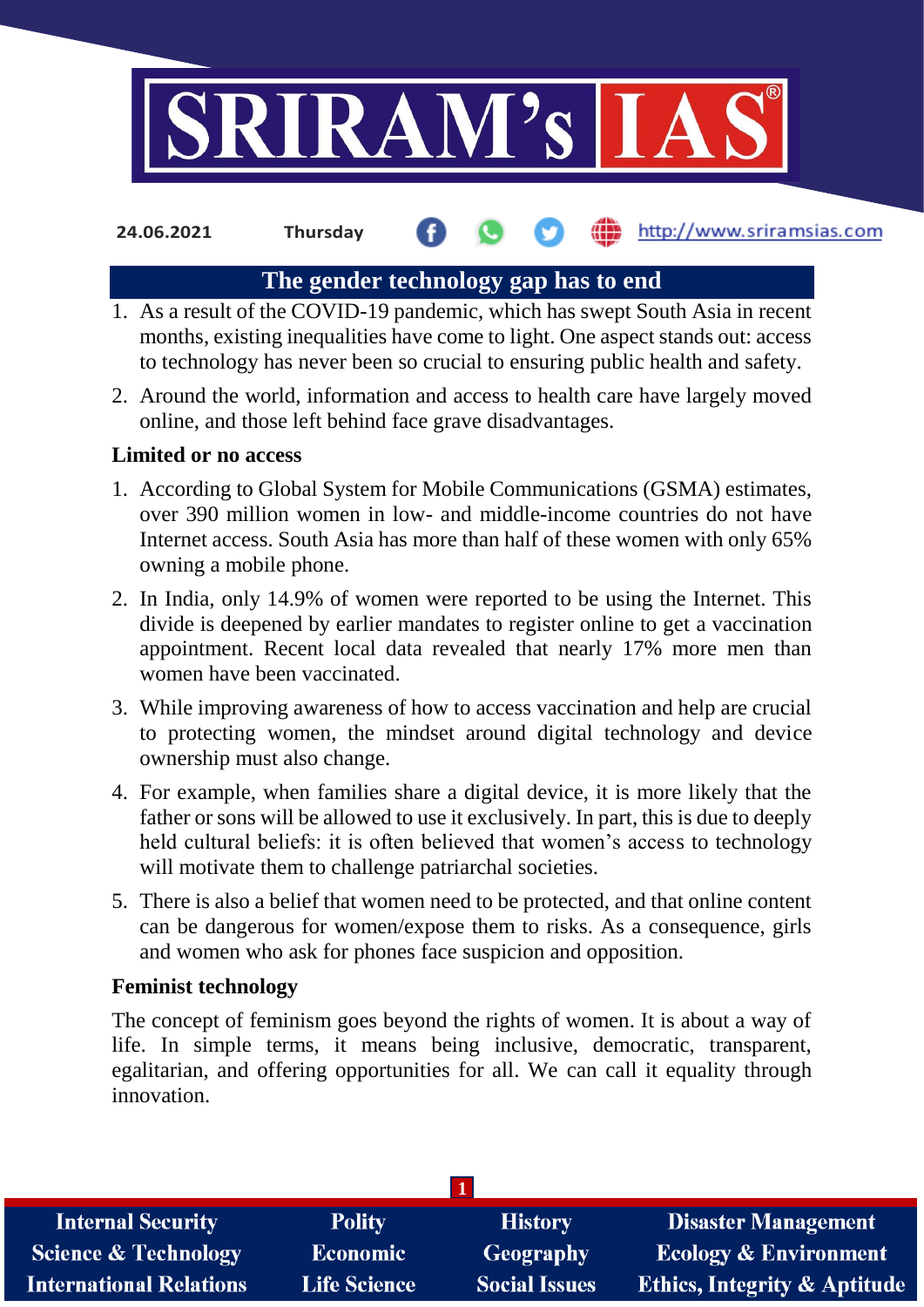

### http://www.sriramsias.com **24.06.2021 Thursday**

Feminist technology (sometimes called "femtech") is an approach to technology and innovation that is inclusive, informed and responsive to the entire community with all its diversity.

## **Steps to an equitable future**

- 1. At UN Women, we are encouraging companies to sign up and agree to principles that will lead to a more equitable future for all. As part of the Generation Equality Forum, the goal is to double the number of women and girls working in technology and innovation.
- 2. By 2026, the aim is to reduce the gender digital divide and ensure universal digital literacy, while investing in feminist technology and innovation to support women's leadership as innovators.
- 3. We hope that more girls will choose STEM (science, technology, engineering, and mathematics) as their academic focus, enter digital technology careers, and aspire to be the next leaders in digital technology.
- 4. The policy cannot solve this on its own, but the private sector can. Companies should not look at gender-equal technology solely from an altruistic perspective but from a pragmatic one.
- 5. According to GSMA, closing the gender gap in mobile Internet usage in lowand middle-income countries would increase GDP by the U.S.\$700 billion over the next five years. Women and girls are the largest consumer groups left out of technology and could be major profit drivers.

## **Blended learning won't work**

- 1. A recent circular by the University Grants Commission (UGC) proposes that all higher educational institutions (HEI) teach 40% of any course online and the rest 60% offline.
- 2. The concept note circulated by the UGC argues that this "blended model of teaching" and learning paves the way for increased student engagement in learning, enhanced student-teacher interactions, improved student learning outcomes and more flexible teaching and learning environments, among other things.

| <b>Internal Security</b>        | <b>Polity</b>       | <b>History</b>       | <b>Disaster Management</b>       |
|---------------------------------|---------------------|----------------------|----------------------------------|
| <b>Science &amp; Technology</b> | Economic            | Geography            | <b>Ecology &amp; Environment</b> |
| <b>International Relations</b>  | <b>Life Science</b> | <b>Social Issues</b> | Ethics, Integrity & Aptitude     |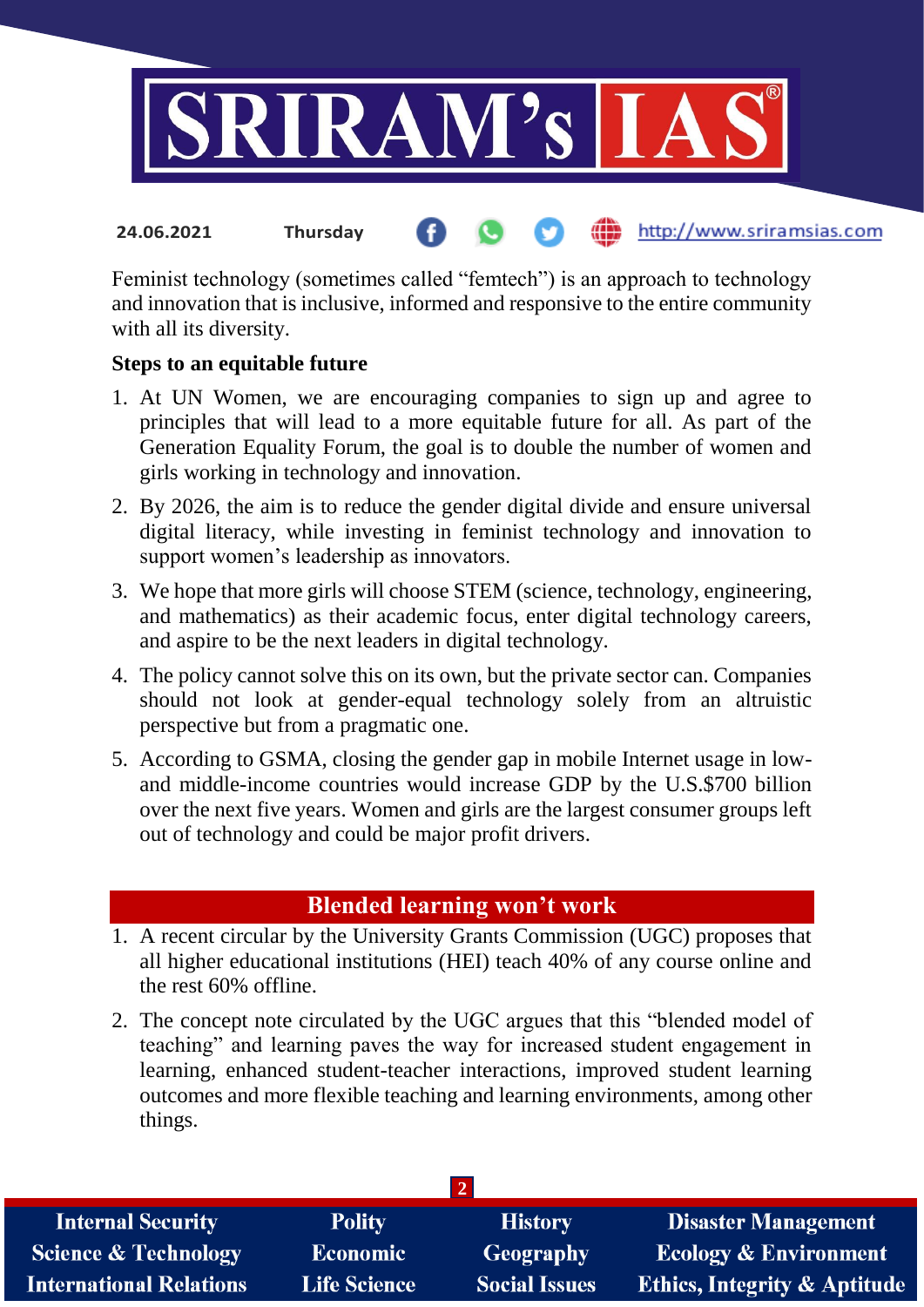

#### the http://www.sriramsias.com **24.06.2021 Thursday**

- 3. The note also enlists a few other key benefits such as the increased opportunity for institutional collaborations at a distance and enhanced self-learning accruing from blended learning (BL).
- 4. Another claim is that BL benefits the teachers as well. It shifts the role of the teacher from being a "knowledge provider to a coach and mentor". The note says this will enable teachers to have a greater influence and effect on students' learning.
- 5. Further, as against traditional classroom instruction which is "teacherdirected, top-down, and one-size-fits-all", BL is "student-driven, bottom-up, and customized".
- 6. The note adds that BL introduces flexibility in assessment and evaluation patterns as well. Educators wish to embrace the forward-looking proposal but the ground reality is different.

### **Challenges**

- 1. The latest All India Survey on Higher Education (2019-20) report shows that 60.56% of the 42,343 colleges in India are located in rural areas and 78.6% are privately managed. Only big corporates are better placed to invest in technology and provide such learning.
- 2. Second, according to data portal statistics, Internet penetration in India is only 45% as of January 2021. This policy will only exacerbate the existing geographical and digital divide resulting in the exclusion of a large number of rural students.
- 3. Third, BL leaves little room for the all-around formation of the student that includes the development of their intelligent quotient, emotional quotient, social quotient, physical quotient and spiritual quotient.
- 4. The listening part and subsequent interactions with the teacher may get minimised. Also, the concept note assumes that all students who enter the arena of higher education have similar learning styles and have a certain amount of digital literacy to cope with the suggested learning strategies of BL.
- 5. This is far from true. Education in India is driven by a teacher-centred approach. Expecting these students to switch over quickly to collaborative and

| <b>Internal Security</b>        | <b>Polity</b>       | <b>History</b>       | <b>Disaster Management</b>              |
|---------------------------------|---------------------|----------------------|-----------------------------------------|
| <b>Science &amp; Technology</b> | <b>Economic</b>     | Geography            | <b>Ecology &amp; Environment</b>        |
| <b>International Relations</b>  | <b>Life Science</b> | <b>Social Issues</b> | <b>Ethics, Integrity &amp; Aptitude</b> |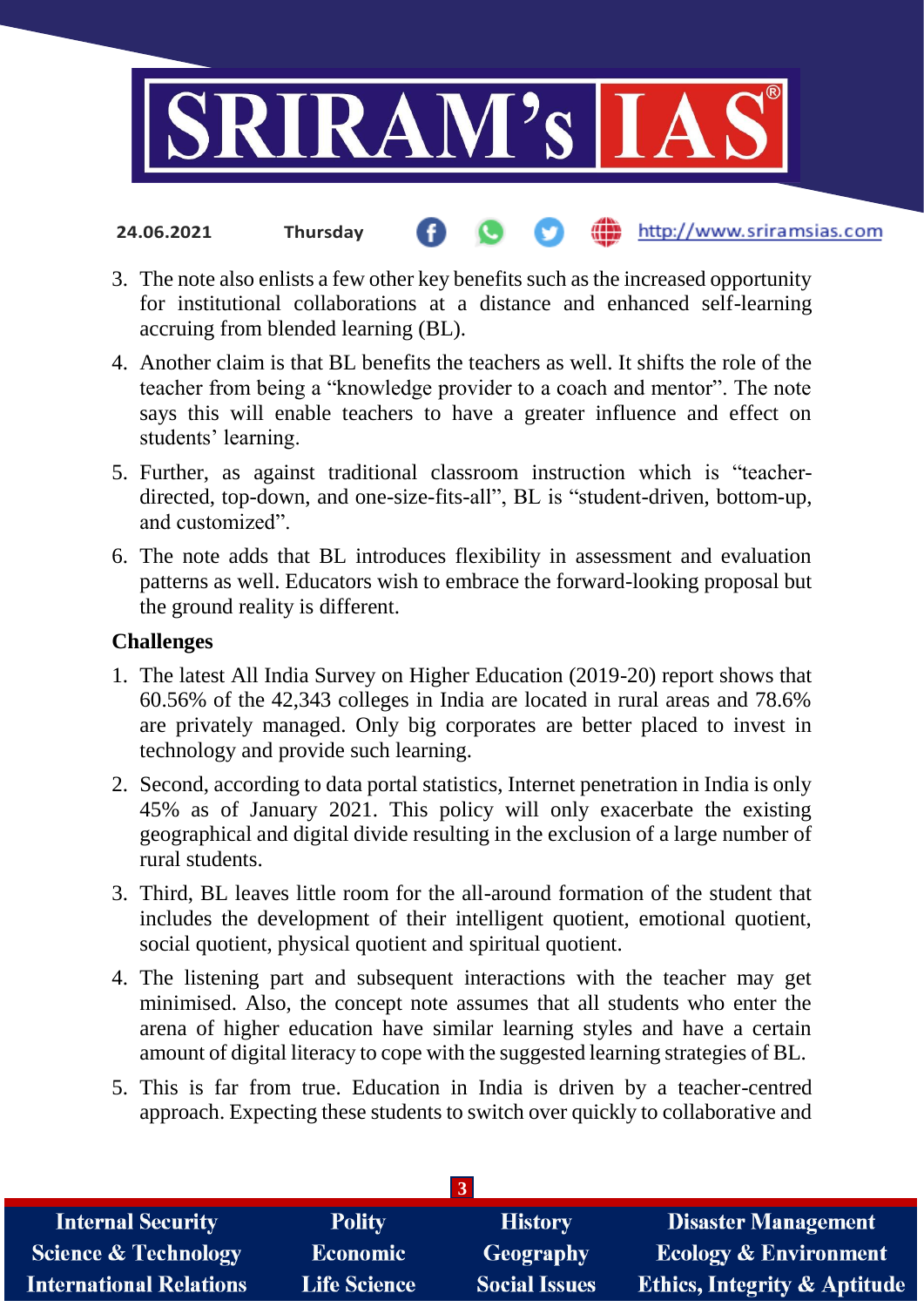

#### **fin** http://www.sriramsias.com **24.06.2021 Thursday**

technology-enabled learning will be stressful for them and may accentuate the existing dropout rate in higher education.

### **Recommendations**

- 1. Given these challenges, it is worth considering a few recommendations. The government should ensure equity in access to technology and bandwidth for all HEIs across the country free of cost.
- 2. Massive digital training programmes must be arranged for teachers. Even the teacher-student ratio needs to be readjusted to implement BL effectively. This may require the appointment of a greater number of teachers.
- 3. The design of the curriculum should be decentralised and based on a bottomup approach. More power in such education-related policymaking should be vested with the State governments.
- 4. Switching over from a teacher-centric model of learning at schools to the BL mode at the tertiary level will be difficult for learners. Hence, the government must think of overhauling the curriculum at the school level as well.
- 5. Finally, periodical discussions, feedback mechanisms and support services at all levels would revitalise the implementation of the learning programme of the National Education Policy 2020, BL, and lead to the actualisation of the three cardinal principles of education policy: access, equity and quality.

# **The 'Union government' has a unifying effect**

## **Highlights:**

- 1. The Tamil Nadu government's decision to shun the usage of the term 'Central government' in its official communications and replace it with 'Union government' is a major step towards regaining the consciousness of our **Constitution**
- 2. Seventy-one years since we adopted the Constitution, it is time we regained the original intent of our founding fathers beautifully etched in the parchment as Article 1: "India, that is Bharat, shall be a Union of States".
- 3. If a student of Indian polity attempts to trace the origin of the term 'Central government', the Constitution will disappoint him, for the Constituent

| <b>Internal Security</b>        | <b>Polity</b>       | <b>History</b>       | <b>Disaster Management</b>              |  |
|---------------------------------|---------------------|----------------------|-----------------------------------------|--|
| <b>Science &amp; Technology</b> | <b>Economic</b>     | <b>Geography</b>     | <b>Ecology &amp; Environment</b>        |  |
| <b>International Relations</b>  | <b>Life Science</b> | <b>Social Issues</b> | <b>Ethics, Integrity &amp; Aptitude</b> |  |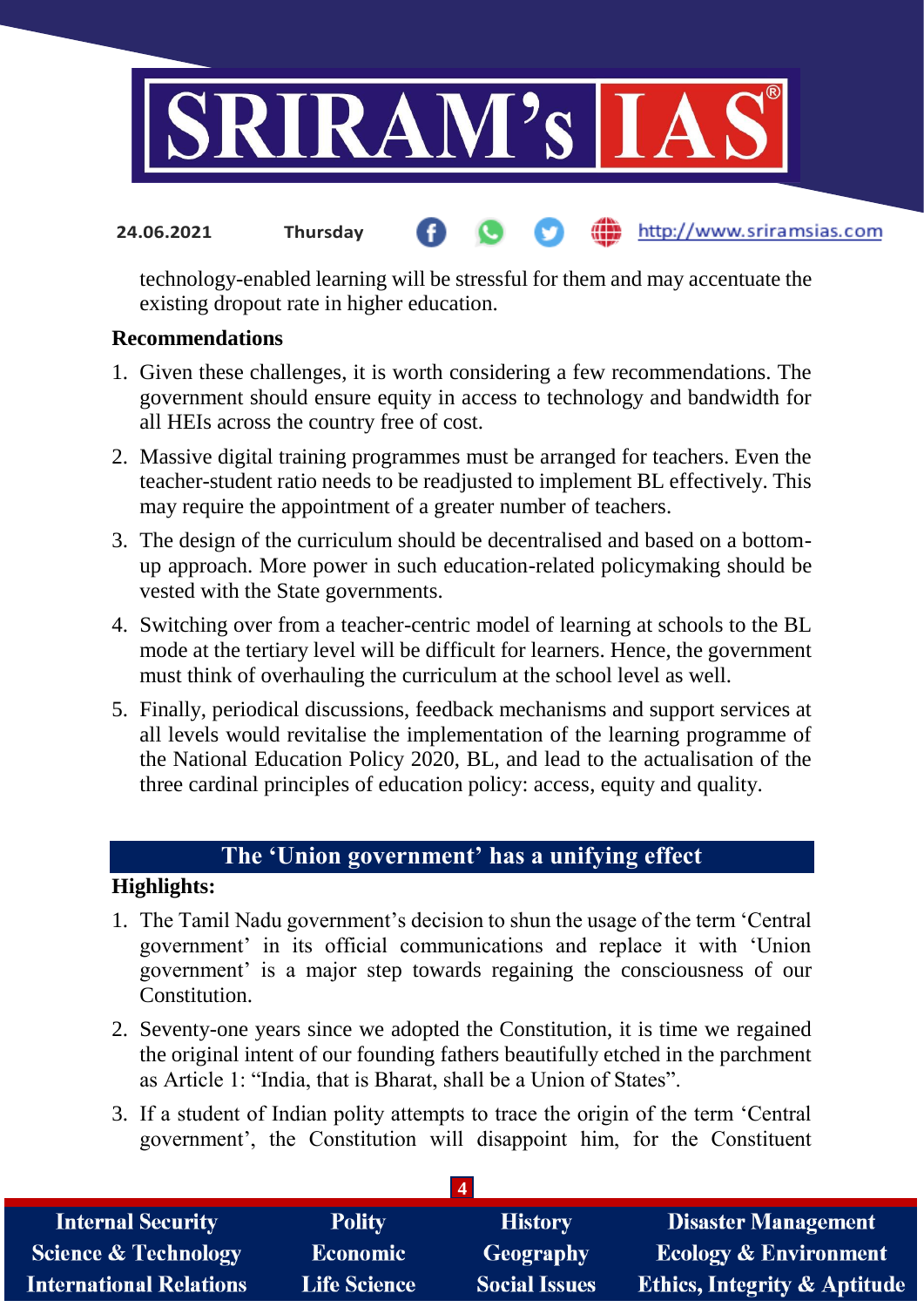

#### the http://www.sriramsias.com **24.06.2021 Thursday**

Assembly did not use the term 'Centre' or 'Central government' in all of its 395 Articles in 22 Parts and eight Schedules in the original Constitution.

4. What we have are the 'Union' and the 'States' with the executive powers of the Union wielded by the President acting on the aid and advice of the Council of Ministers headed by the Prime Minister.

## **Central government**

- 1. Even though we have no reference to the 'Central government' in the Constitution, the General Clauses Act, 1897 gives a definition for it. The 'Central government' for all practical purposes is the President after the commencement of the Constitution.
- 2. Therefore, the real question is whether such a definition for 'Central government' is constitutional as the Constitution itself does not approve of centralising power.

### **The intent of the Constituent Assembly**

- 1. On December 13, 1946, Jawaharlal Nehru introduced the aims and objects of the Assembly by resolving that India shall be a Union of territories willing to join the "Independent Sovereign Republic".
- 2. The emphasis was on the consolidation and confluence of various provinces and territories to form a strong united country.
- 3. Many members of the Constituent Assembly were of the opinion that the principles of the British Cabinet Mission Plan (1946) be adopted, which contemplated a Central government with very limited powers whereas the provinces had substantial autonomy.
- 4. The Partition and the violence of 1947 in Kashmir forced the Constituent Assembly to revise its approach and it resolved in favour of a strong Centre.
- 5. The possibility of the secession of states from the Union weighed on the minds of the drafters of the Constitution and ensured that the Indian Union is "indestructible".
- 6. In the Constituent Assembly, B.R Ambedkar, the Chairman of the Drafting Committee, observed that the word 'Union' was advisedly used in order to negative the right of secession of States by emphasising, after all, that "India shall be a Union of States".

**5**

| <b>Internal Security</b>        | <b>Polity</b>       | <b>History</b>       | <b>Disaster Management</b>       |
|---------------------------------|---------------------|----------------------|----------------------------------|
| <b>Science &amp; Technology</b> | <b>Economic</b>     | Geography            | <b>Ecology &amp; Environment</b> |
| <b>International Relations</b>  | <b>Life Science</b> | <b>Social Issues</b> | Ethics, Integrity & Aptitude     |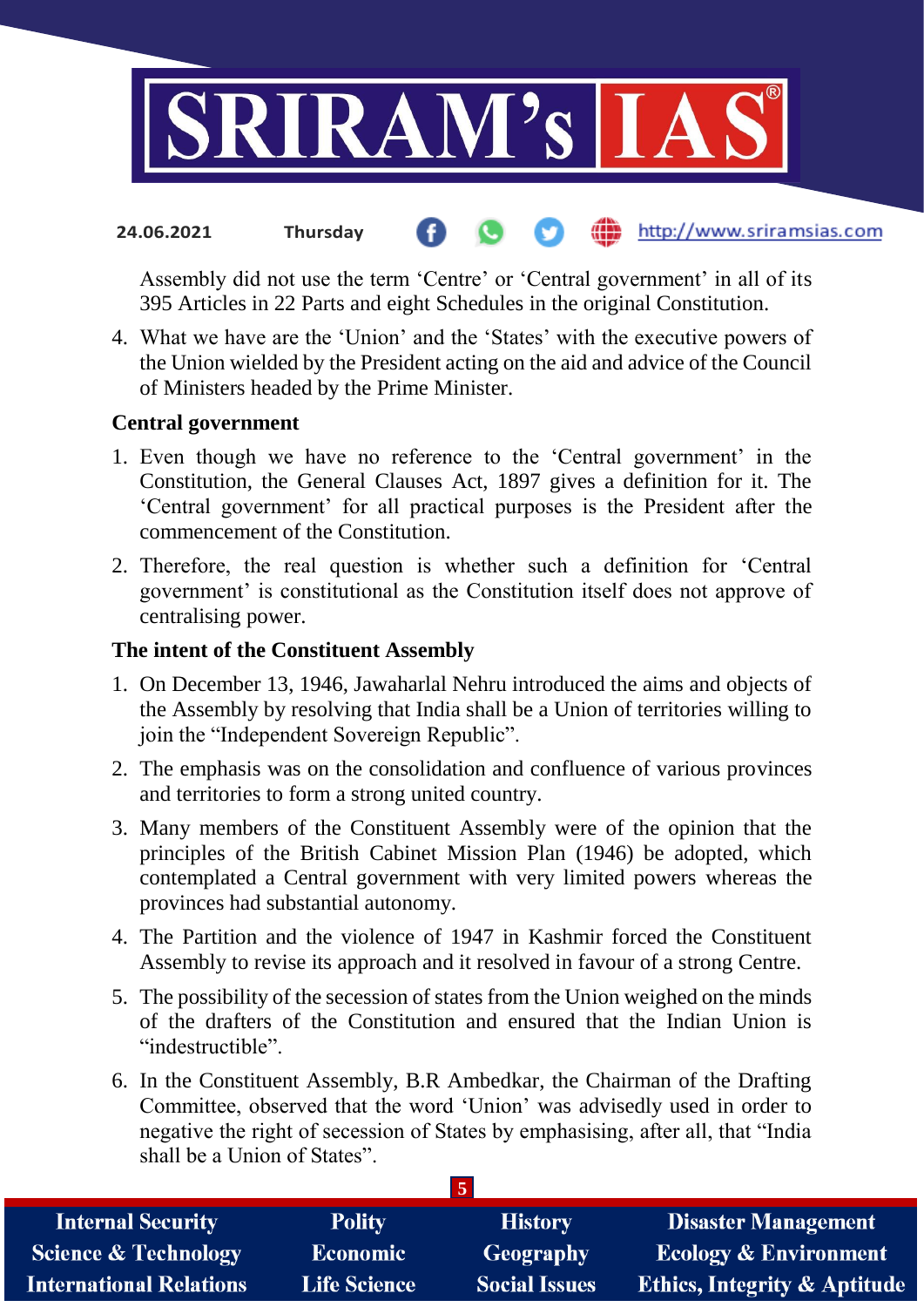

- http://www.sriramsias.com **24.06.2021 Thursday**
- 7. Ambedkar justified the usage of the 'Union of States' saying that the Drafting Committee wanted to make it clear that though India was to be a federation, it was not the result of an agreement and that therefore, no State has the right to secede from it. "The federation is a union because it is indestructible," Ambedkar said.

## **Union of States**

- 1. The usage of 'Union of States' by Ambedkar was not approved by all and faced criticisms from Maulana Hasrat Mohani who argued that Ambedkar was changing the very nature of the Constitution.
- 2. Mohani made a fiery speech in the Assembly on September 18, 1949, where he vehemently contended that the usage of the words 'Union of States' would obscure the word 'Republic'.
- 3. Mohani went to the extent of saying that I think Dr Ambedkar is also of that view, and he wants to have that kind of Union. He wants to bring all the units, the provinces and the groups of States, everything under the thumb of the Centre.
- 4. However, Ambedkar clarified that "the Union is not a league of States, united in a loose relationship; nor are the States the agencies of the Union, deriving powers from it. Both the Union and the States are created by the Constitution, both derive their respective authority from the Constitution. The one is not subordinate to the other in its own field... the authority of one is coordinate with that of the other".
- 5. The sharing of powers between the Union and the States is not restricted to the executive organ of the government. The judiciary is designed in the Constitution to ensure that the Supreme Court, the tallest court in the country, has no superintendence over the High Courts.
- 6. Though the Supreme Court has appellate jurisdiction not only over High Courts but also over other courts and tribunals — they are not declared to be subordinate to it.
- 7. In fact, the High Courts have wider powers to issue prerogative writs despite having the power of superintendence over the district and subordinate courts.

| <b>Internal Security</b>        | <b>Polity</b>       | <b>History</b>       | <b>Disaster Management</b>              |  |
|---------------------------------|---------------------|----------------------|-----------------------------------------|--|
| <b>Science &amp; Technology</b> | <b>Economic</b>     | <b>Geography</b>     | <b>Ecology &amp; Environment</b>        |  |
| <b>International Relations</b>  | <b>Life Science</b> | <b>Social Issues</b> | <b>Ethics, Integrity &amp; Aptitude</b> |  |